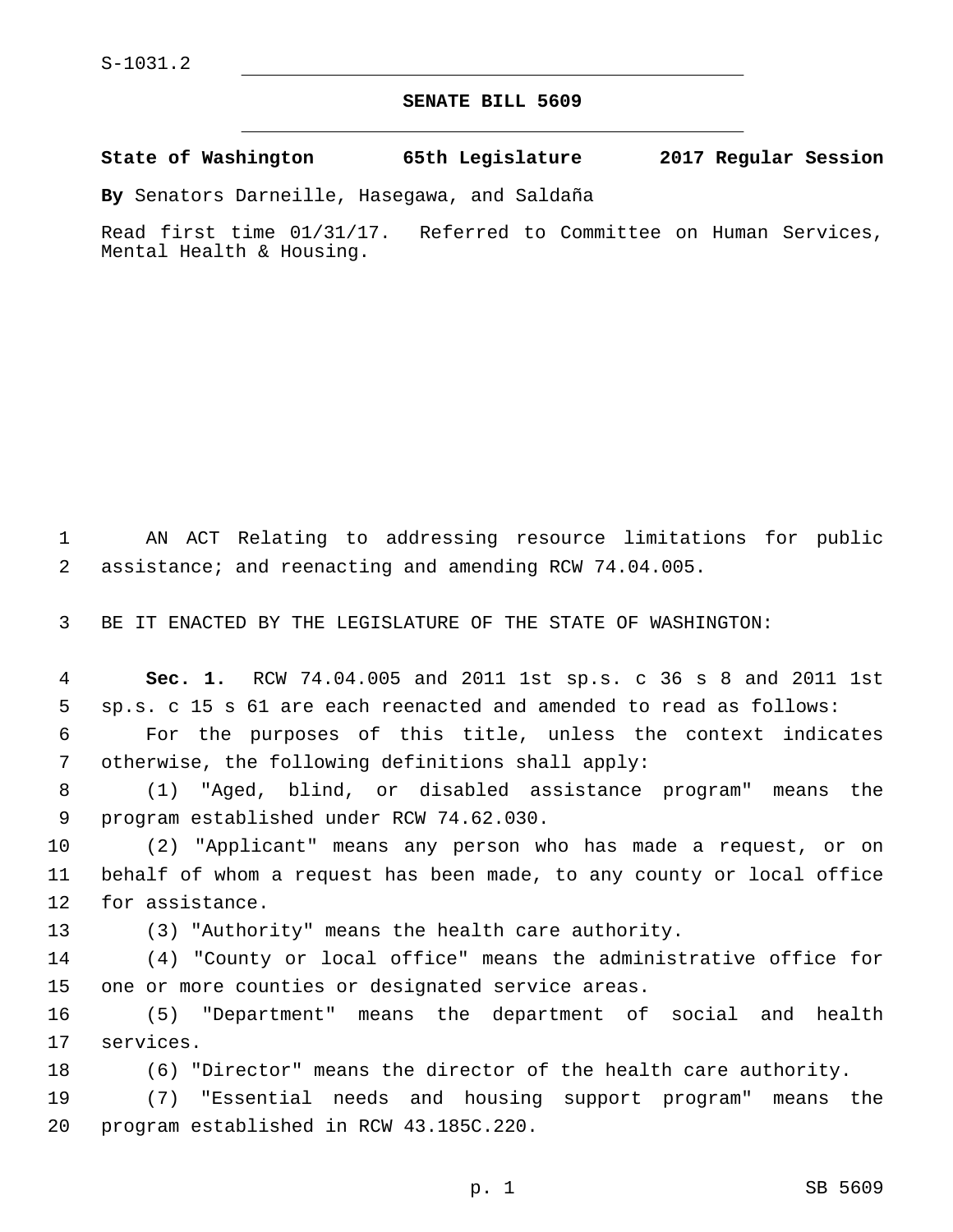(8) "Federal aid assistance" means the specific categories of assistance for which provision is made in any federal law existing or hereafter passed by which payments are made from the federal government to the state in aid or in respect to payment by the state for public assistance rendered to any category of needy persons for which provision for federal funds or aid may from time to time be made, or a federally administered needs-based program.

(9) "Income" means:8

 (a) All appreciable gains in real or personal property (cash or kind) or other assets, which are received by or become available for use and enjoyment by an applicant or recipient during the month of application or after applying for or receiving public assistance. The department may by rule and regulation exempt income received by an applicant for or recipient of public assistance which can be used by him or her to decrease his or her need for public assistance or to aid in rehabilitating him or her or his or her dependents, but such exemption shall not, unless otherwise provided in this title, exceed the exemptions of resources granted under this chapter to an applicant for public assistance. In addition, for cash assistance the department may disregard income pursuant to RCW 74.08A.230 and 21 74.12.350.

 (b) If, under applicable federal requirements, the state has the option of considering property in the form of lump sum compensatory awards or related settlements received by an applicant or recipient as income or as a resource, the department shall consider such 26 property to be a resource.

 (10) "Need" means the difference between the applicant's or recipient's standards of assistance for himself or herself and the dependent members of his or her family, as measured by the standards of the department, and value of all nonexempt resources and nonexempt income received by or available to the applicant or recipient and the 32 dependent members of his or her family.

 (11) "Public assistance" or "assistance" means public aid to persons in need thereof for any cause, including services, medical care, assistance grants, disbursing orders, work relief, benefits under RCW 74.62.030 and 43.185C.220, and federal aid assistance.

 (12) "Recipient" means any person receiving assistance and in addition those dependents whose needs are included in the recipient's 39 assistance.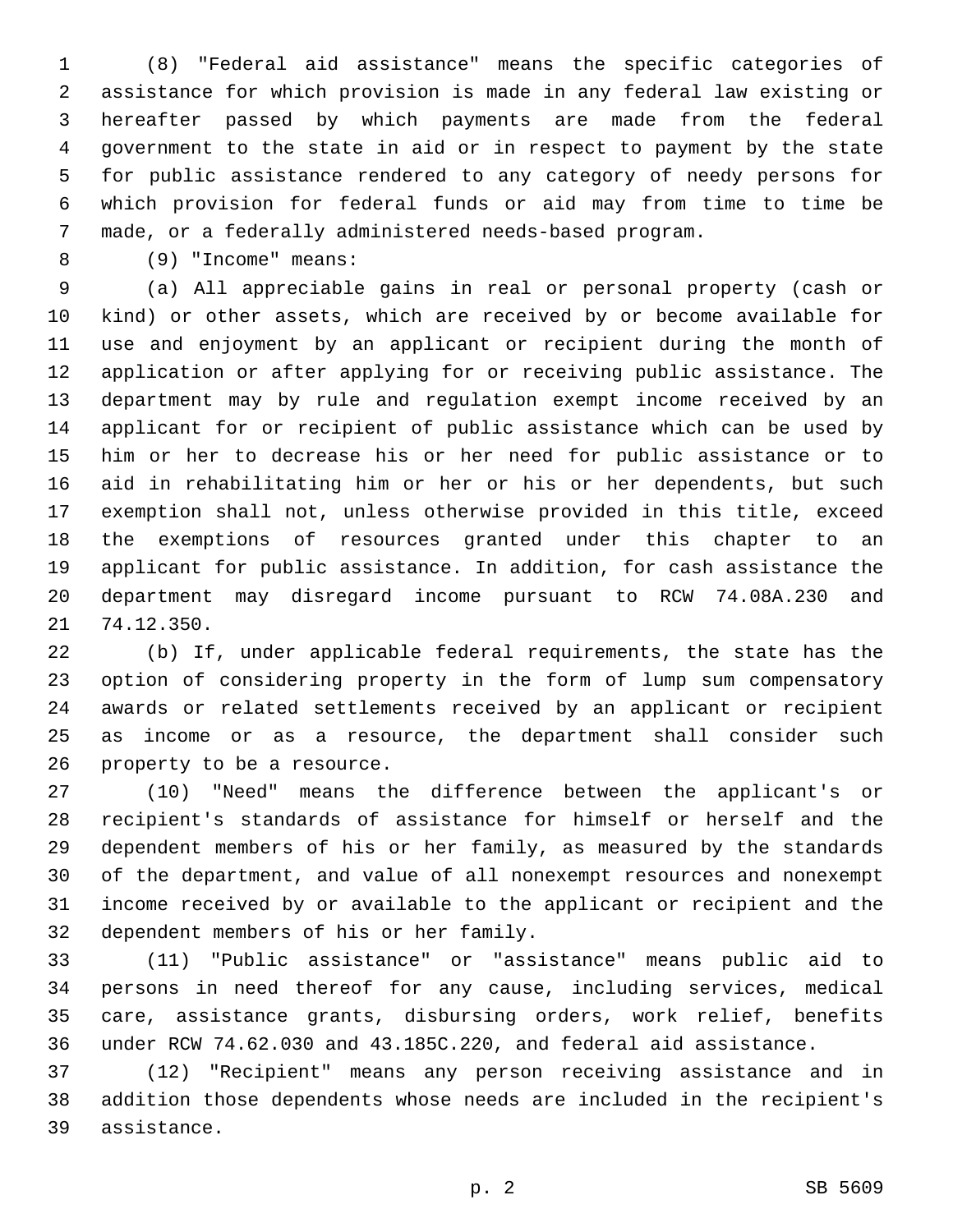(13) "Resource" means any asset, tangible or intangible, owned by or available to the applicant at the time of application, which can be applied toward meeting the applicant's need, either directly or by conversion into money or its equivalent. The department may by rule designate resources that an applicant may retain and not be ineligible for public assistance because of such resources. Exempt 7 resources shall include, but are not limited to:

 (a) A home that an applicant, recipient, or their dependents is 9 living in, including the surrounding property;

(b) Household furnishings and personal effects;

11 (c) A motor vehicle( $(\tau)$ ) other than a motor home( $(\tau$  used and 12 useful having an equity value not to exceed five thousand dollars;

 (d) A motor vehicle necessary to transport a household member with a physical disability. This exclusion is limited to one vehicle 15 per person with a physical disability));

 $((+e))$   $(d)$  All other resources((, including any excess of values 17 exempted,)) not to exceed (( $\Theta$ ne)) six thousand dollars or other limit as set by the department, to be consistent with limitations on 19 resources and exemptions necessary for federal aid assistance((. The department shall also allow recipients of temporary assistance for needy families to exempt savings accounts with combined balances of 22 up to an additional three thousand dollars));

 $((\text{+f-}))(e)$  Applicants for or recipients of benefits under RCW 74.62.030 and 43.185C.220 shall have their eligibility based on resource limitations consistent with the temporary assistance for needy families program rules adopted by the department; and

27 ( $(\frac{4}{9})$ ) (f) If an applicant for or recipient of public assistance possesses property and belongings in excess of the ceiling value, such value shall be used in determining the need of the applicant or recipient, except that: (i) The department may exempt resources or income when the income and resources are determined necessary to the applicant's or recipient's restoration to independence, to decrease the need for public assistance, or to aid in rehabilitating the applicant or recipient or a dependent of the applicant or recipient; and (ii) the department may provide grant assistance for a period not to exceed nine months from the date the agreement is signed pursuant to this section to persons who are otherwise ineligible because of excess real property owned by such persons when they are making a 39 good faith effort to dispose of that property if: